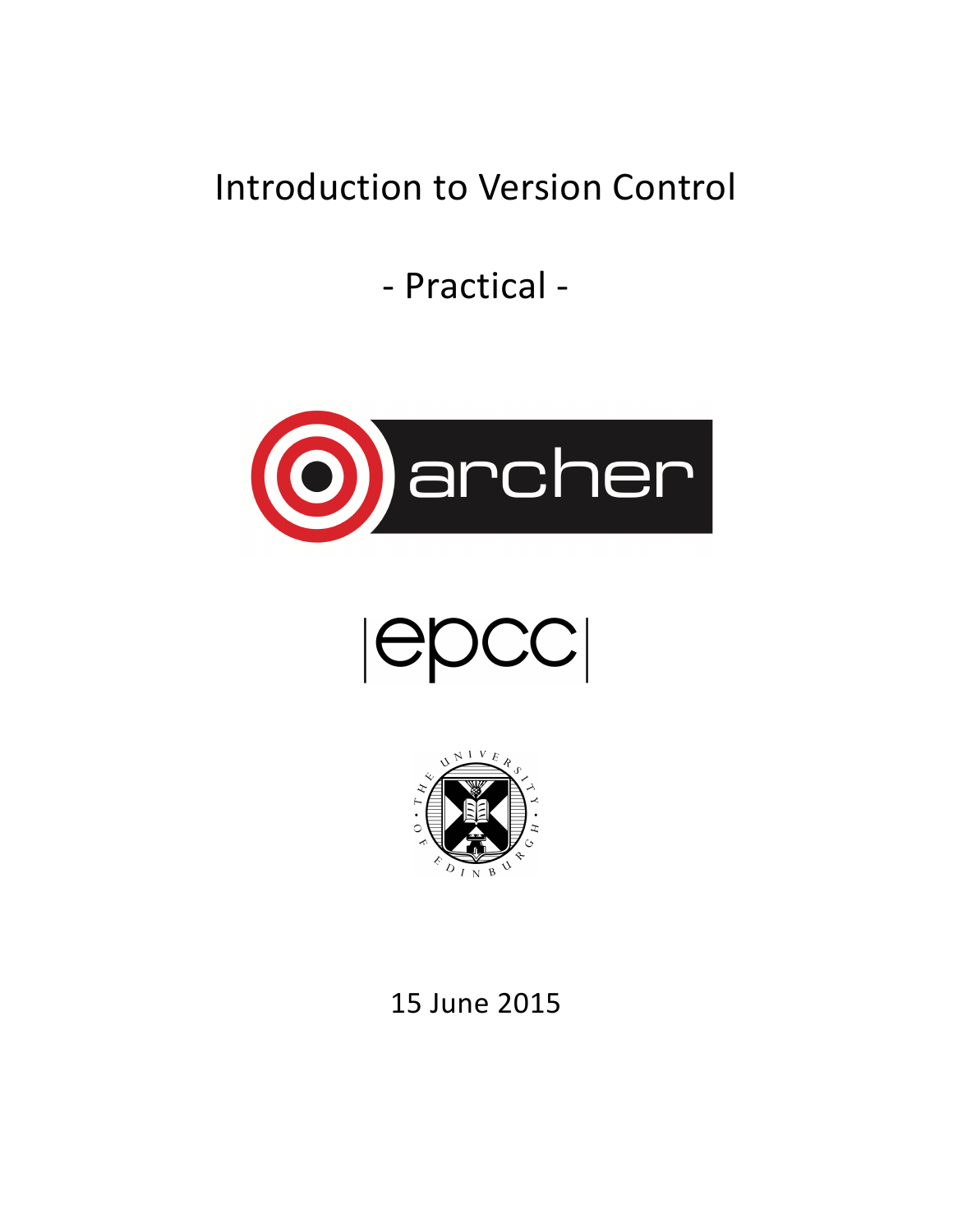## **Before starting this practical**

We recommend that before working through this practical you watch the first ARCHER virtual tutorial on version control as well as the accompanying live demonstration of Subversion (SVN), available from the links provided below.

Virtual Tutorial - Introduction to Version Control (Part 1): https://www.youtube.com/watch?v=S2iddvouVyw

Live demonstration of SVN: https://www.youtube.com/watch?v=V53NGLpuI-A

### **Introduction and Aims**

The aim of this practical is to allow you to gain hands-on experience creating a repository and using a version control system to manage your files. You will learn how to branch, merge, and resolve conflicts. You will do this using Subversion (SVN) – the version control system demonstrated during the first virtual tutorial. The practical will teach you how to start using this tool and how to deal with some of the practicalities surrounding version control.

## **Practical**

#### **Version control from the command line**

In this practical we will be using SVN from the command line. Although a web-based interface or a standalone application with a graphical interface can be convenient it may hide the direct commands issued to the version control system as well as any error messages it returns. By using these tools directly from the command line we get a clear picture of how they work, how to interpret any errors, and what to do when something unexpected happens. We also learn how to access the built-in help system to figure out or simply remind us how to accomplish a given task.

If your own machine does not already have SVN installed (e.g. if you are using Windows) or if you encounter any problems with the versions installed on your machine you can log on to ARCHER and perform the practical there.

#### **Example content used in this practical**

For the purposes of this practical we want to use example content that is easily understood and that helps illustrate the principles and practice of version control. Instead of source code the example content that we will place under version control consists of culinary recipes. This is not so arbitrary or frivolous because as well as being easily understood there are analogies between recipes and code that make it a useful choice. Cooking instructions are like an algorithm, and the ingredients used are like variables. We will split each recipe over two separate files:

1. recipe.instructions: cooking instructions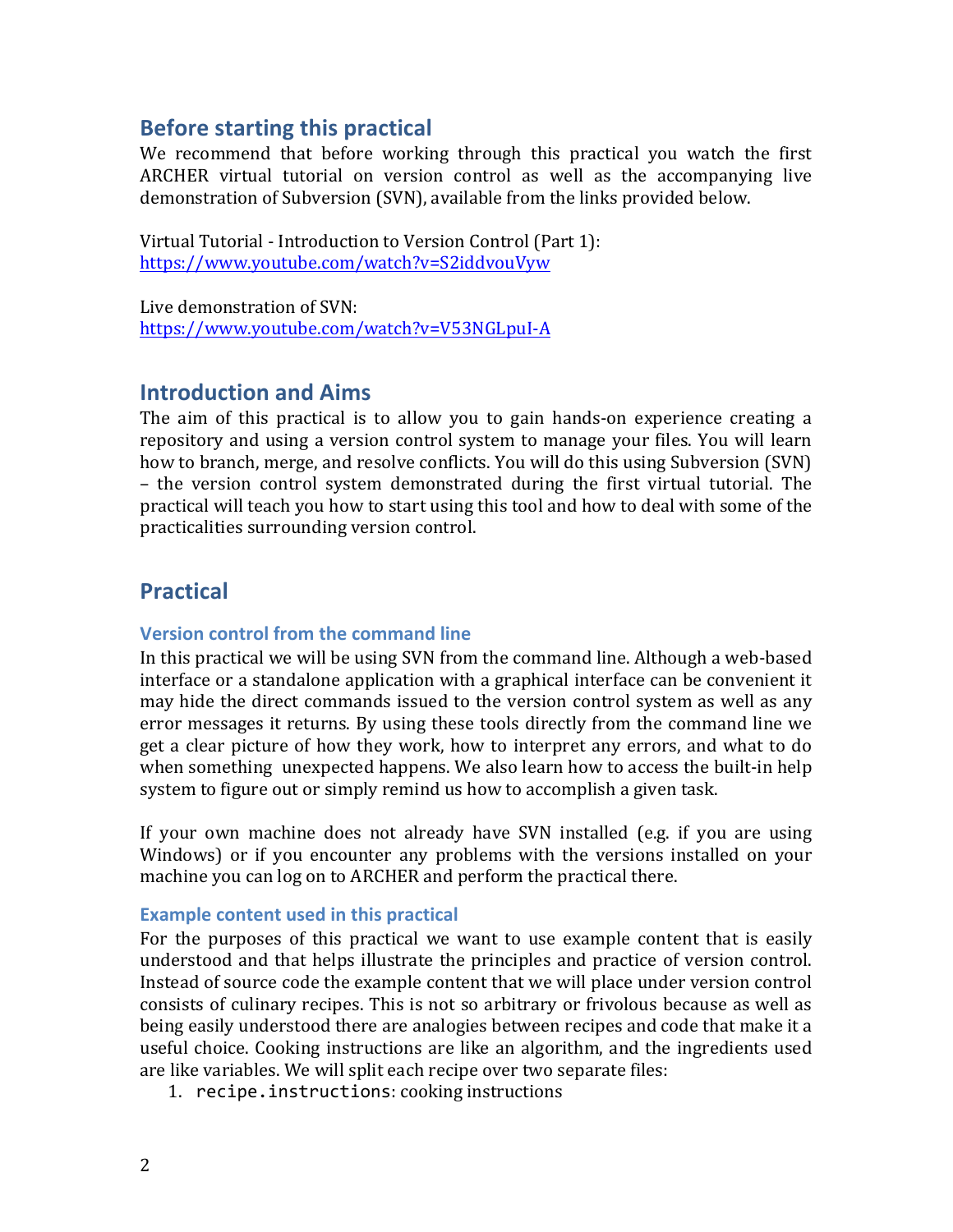#### 2. recipe.ingredients: list of ingredients

For a given recipe every ingredient used in the instructions must appear in the corresponding list of ingredients, just as the variables used in a piece of code must be declared. Matching instructions and ingredients files for a recipe should therefore be committed at the same together to the repository, otherwise a person trying to use that version of the recipe will not be able to cook it due to missing ingredients or be wastefully stuck with unused ingredients. This is analogous to not being able to compile a version of a set of source code files because not all dependencies are met, or receiving warnings because declared variables go unused. Hence introducing this simple dependence between recipe files makes our use of version control more representative of managing real code.

#### **Create a repository**

Imagine you are writing a cookbook and plan to go through a process of experimentation, trying different variations for each recipe. At the end of this process you want to be able to choose which versions of recipes to publish. The first step in this practical is to create a repository to keep track of the different versions of recipes.

In the live demonstration we dealt with an existing Subversion repository, thereby neatly circumventing the question of how one creates one in the first place. If you type svn help to show a list of available Subversion commands you will not see any command that looks like it can be used to do this. In fact there exists a separate utility called svnadmin that is used to create and administer Subversion repositories, however using svnadmin requires more detailed explanation than we want to provide here, and would take more effort to use than we think is reasonable for a first-time SVN user.

If your own institution provides Subversion hosting this is the perfect opportunity to sign up and familiarise yourself with the service and use it to create a repository (call it "recipes") for this practical, noting down the URL at which your repository is accessible. Otherwise for the purposes of this practical you can make use of a website that hosts Subversion repositories called Assembla. You will need to visit http://www.assembla.com and create a free trial account. When prompted to "Name your space" during the signup process choose "uname-recipes" (replacing "uname" with your username) – this will be the name of your repository. Choose "Add a Subversion repository". Your repository will be available at

https://subversion.assembla.com/svn/uname-recipes/. If at any point you find you have lost control or understanding of the state of the repository and want to start the practical again with a clean repository you can always delete it on the website and create a new one.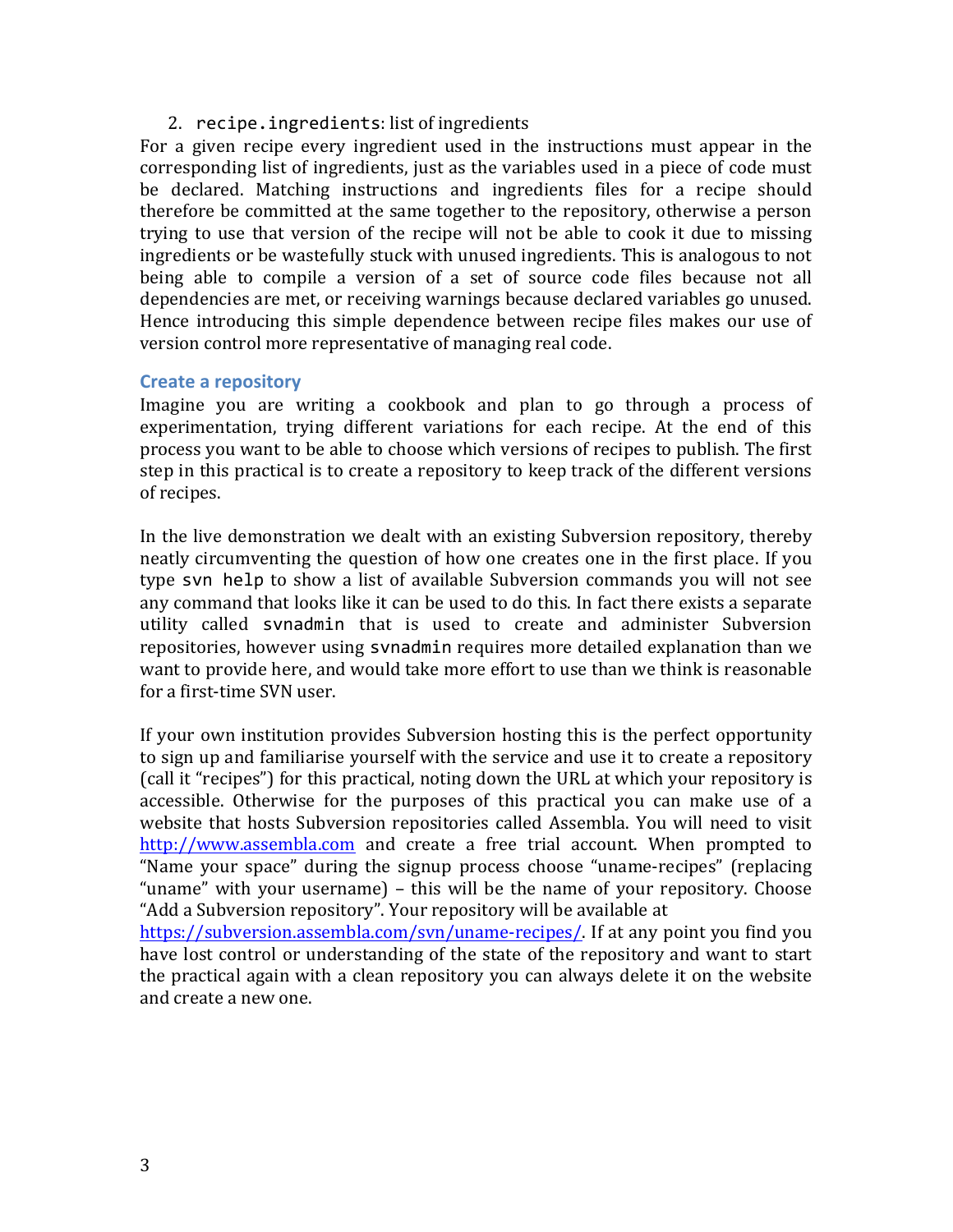#### **Check out a working copy**

Next, open a terminal window on your machine or on ARCHER and navigate to a directory where you are happy for a local working copy of the repository to live. Check out the repository by doing

svn checkout --username uname https://subversion.assembla.com/svn/uname-recipes/

(one line), replacing uname with your Assembla username. If you are asked to accept a server certificate choose "p" for "(p)ermanent", and enter your Assembla password. You should see the following notification of directories and files that were added  $(A)$  to your working copy:

A uname-recipes/tags A uname-recipes/trunk

```
A uname-recipes/branches
```
A uname-recipes/readme.textile

Checked out revision 1.

The trunk directory is typically where one begins adding content. Playing the role of a main, or master branch, it often ends up containing the most important, most permanent or most accepted versions of content. It typically functions as the primary content from which other branches, usually located in the branches directory, are derived. In the context of software development the trunk usually contains the source code for the full stable version of the software, while other branches are used to develop and test new features, some of which are later integrated back into trunk by merging.

It is worth mentioning that although SVN repositories are initialised by default to contain trunk, branches and tags directories, this is purely a convention. It is not strictly necessary and in no way enforced, and you are free in principle to create a different repository structure. For the purpose of this practical we will stick with the convention.

Enter the trunk directory and, using your preferred text editor, create two files: guacamole.ingredients and guacamole.instructions. Edit these files to contain the basic recipe given here:

guacamole.ingredients:

Avocados

guacamole.instructions:

Mash avocados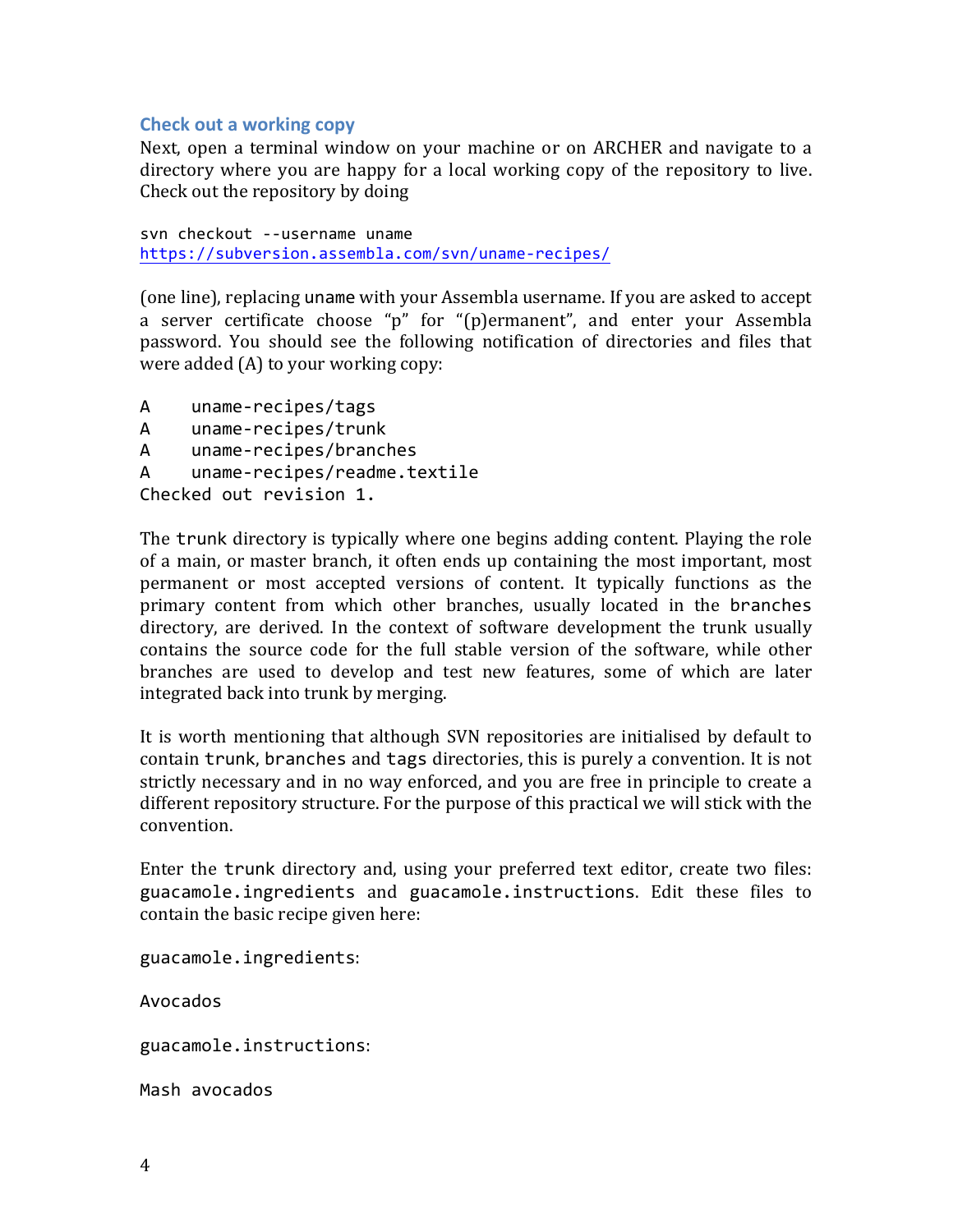We would like to record our basic recipe in the repository. Although we've placed these files within a folder in the working copy of the repository we still need to explicitly tell SVN that we want to place these files under version control, i.e. that we want to add them to the repository:

svn add guacamole.ingredients guacamole.instructions A guacamole.ingredients A guacamole.instructions

Looking at svn help add reveals that we still need to commit these files before they are actually recorded in the repository:

```
svn help add
add: Put files and directories under version control, scheduling
them for addition to repository. They will be added in next
commit.
```
When giving the command to commit these files we must include a commit message using the  $-m$  option followed by a string. We may need to specify our Assembla username using the --username option, though SVN should remember this from before.

svn commit -m "Added basic guacamole recipe" Adding suacamole.ingredients Adding euacamole.instructions Transmitting file data .. Committed revision 2.

A note about committing: by default svn commit will commit all changes to files already under version control located in the current working directory and its subdirectories. What these changes are can be shown using svn status. However you are free to select only the changes to particular files to be committed by specifying those files after the commit command.

```
If we now update our working copy:
svn update
Updating '.':
At revision 2.
```
We will see our commit shown in the log:

svn log ----------------------------------------------------------------  $r2$  | uname | 2015-06-16 06:46:02 +0100 (Tue, 16 Jun 2015) | 1 line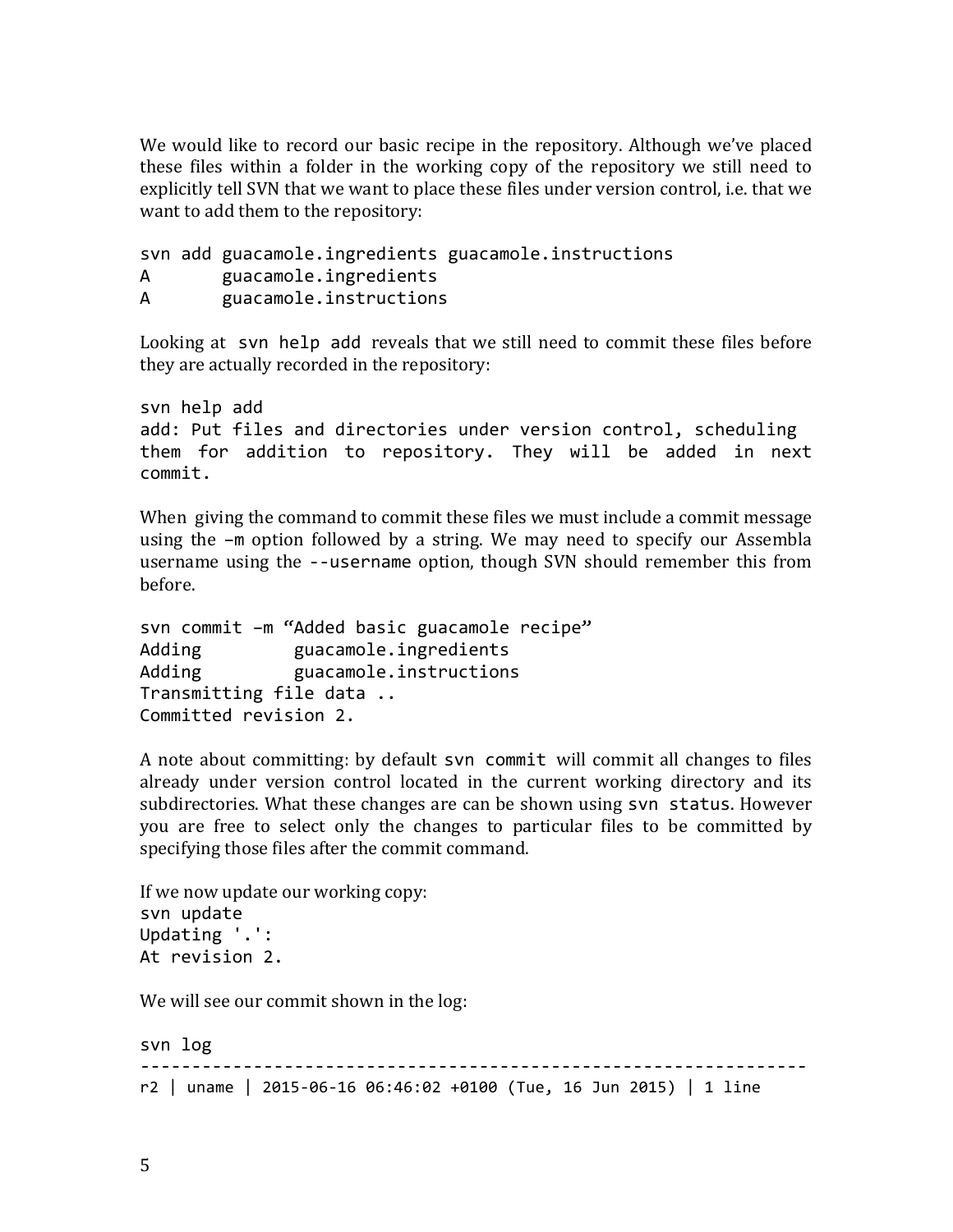Added basic guacamole recipe

----------------------------------------------------------------  $r1$  | www-data | 2014-08-26 21:22:14 +0100 (Tue, 26 Aug 2014) | 1 line

Automatically created readme.textile and /trunk, /branches, /tags directories. We recommend you to put all your code there. -----------------------------------------------------------------

We quickly realise that we can improve on our basic recipe by adding the following lines to each file:

guacamole.ingredients:

Avocados Lime juice Salt

guacamole.instructions:

Mash avocados Stir through lime juice Stir through salt

Looking at the status: svn status M guacamole.ingredients M guacamole.instructions

We can see that SVN knows we've made these changes ("M" stands for modified) so a simple commit will record them and bring the repository to revision number 3:

svn commit -m "Improved basic guacamole recipe by adding salt and lime juice"

We can examine our most recent commit in the  $log$  (using --verbose to provide extra information):

svn log -1 1 --verbose ----------------------------------------------------------------  $r3$  | uname | 2015-06-16 06:51:49 +0100 (Tue, 16 Jun 2015) | 1 line Changed paths: M /trunk/guacamole.ingredients M /trunk/guacamole.instructions

Improved basic guacamole recipe by adding salt and lime juice -----------------------------------------------------------------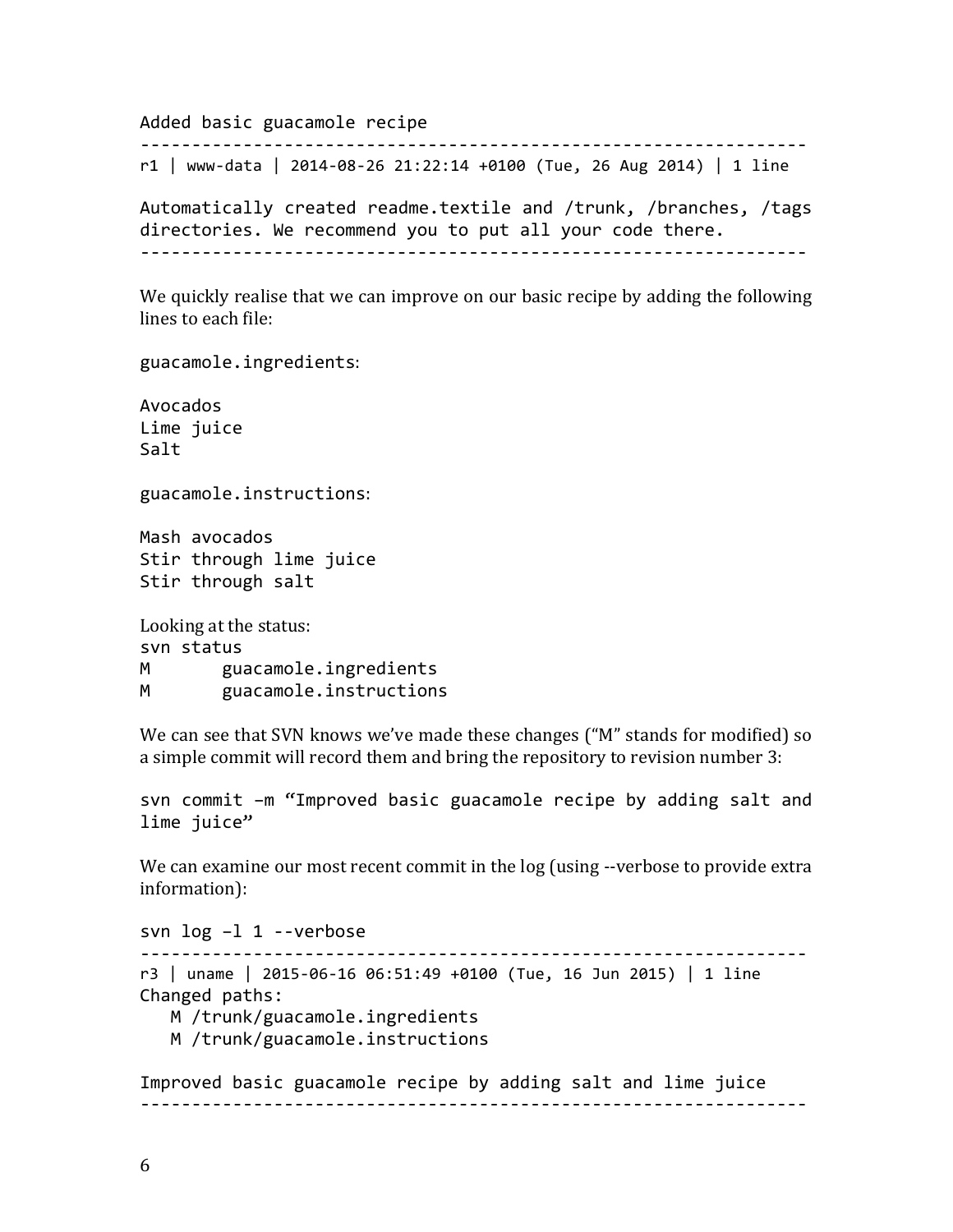#### **Branching**

Starting with this improved basic recipe we now want to experiment with some additions and develop the recipe in a particular direction – perhaps to explore what we think are some authentic flavours. However we're not sure whether we're going to like this new recipe and hence whether we want to keep it at all and want it to be recorded in trunk for eventual publication in the cookbook. So we create a branch called authentic consisting of a copy of the basic guacamole recipe stored in trunk, and place it in the branches directory. In SVN this is done using the copy command, for which there are several usage options:

```
svn help copy
copy (cp): Copy files and directories in a working copy or
repository.
usage: copy SRC[@REV]... DST
  SRC and DST can each be either a working copy (WC) path or URL:
    WC \rightarrow WC: copy and schedule for addition (with history)
    WC \rightarrow URL: immediately commit a copy of WC to URLURL -> WC: check out URL into WC, schedule for addition
    URL \rightarrow URL: complete server-side copy; used to branch and tag
```
Using the fourth option, i.e. giving repository URLs for both source (SRC) and destination (DST), is recommended for branching. This tells SVN to perform a copy directly in the repository, i.e. on the server where the repository is located, rather than in our working copy. Instead of specifying the entire Assembla URL we can use the caret symbol "^". This is an SVN shorthand for the URL of the repository root, in this case https://subversion.assembla.com/svn/aproeme-recipes/.

```
svn copy \gamma/trunk \gamma/branches/authentic -m "Creating authentic
guacamole branch"
```
Alternatively we could have chosen both source and destination to be in our local working copy:

svn copy trunk branches/authentic

However this would have required a separate commit afterwards to record the change, and more importantly the URL  $\rightarrow$  URL option is faster especially when large numbers of files are concerned.

Note that if trunk had also contained other recipes we would have issued a copy command just for the guacamole files instead of for all of trunk, although in another situation we may actually want to create a branch containing copies of *all* recipes in trunk, for example a vegetarian branch containing meat-free versions of all recipes.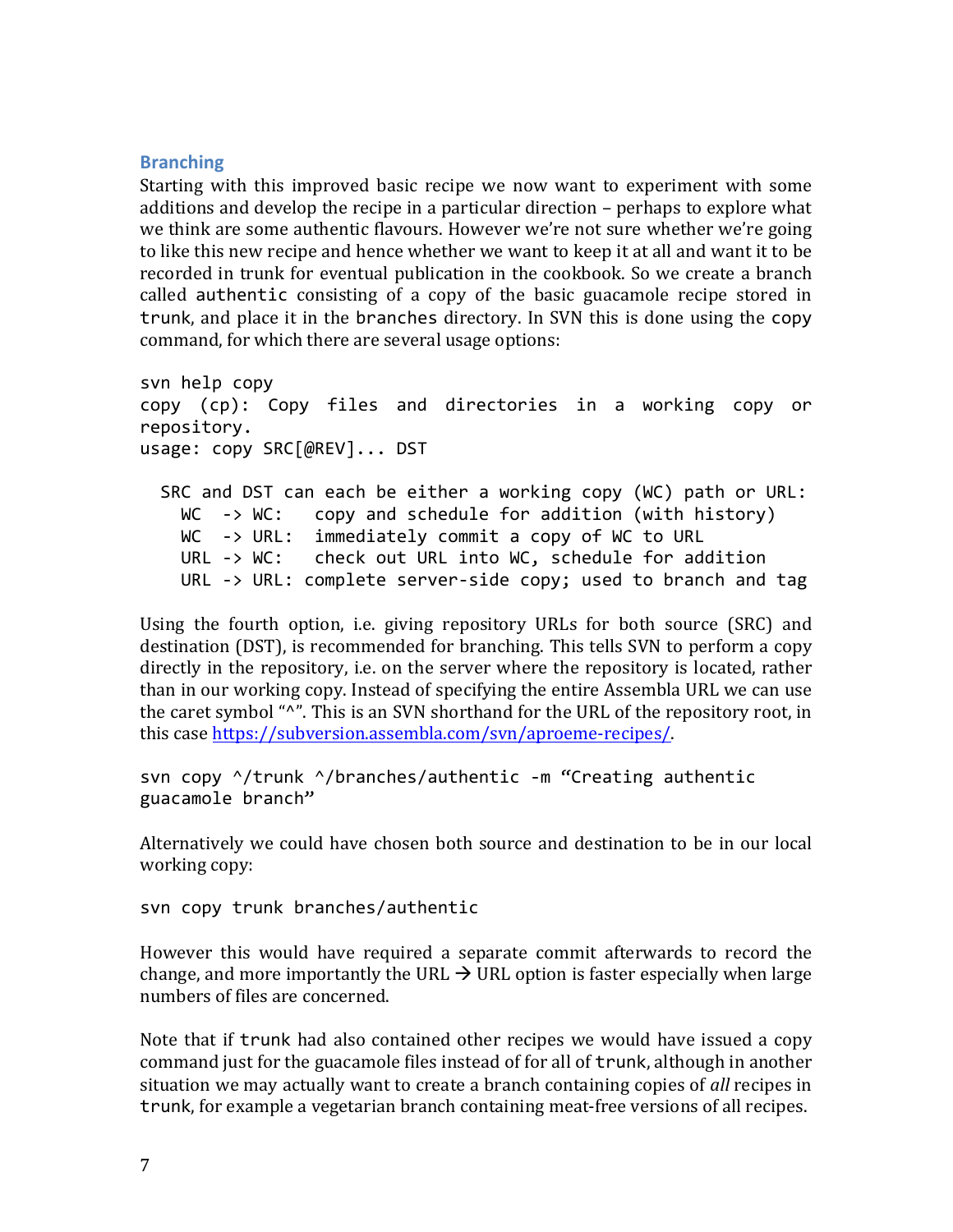Before proceeding we should again bring our working copy up to date with the repository. Like many SVN commands the update command only operates on the current working directory and its subdirectories. In order to update the working copy with the changes made to the branches directory in the repository this command should therefore be issued in or above the branches directory in the working  $copy$  – if it is run in trunk it will not actually update our working copy with the new branch. The last entry in the log shows that the authentic directory was created based on the state of trunk in revision 3:

svn log -1 1 --verbose ----------------------------------------------------------------  $r4$  | uname | 2015-06-16 07:05:17 +0100 (Tue, 16 Jun 2015) | 1 line Changed paths: A /branches/authentic (from /trunk:3)

Creating authentic guacamole branch -----------------------------------------------------------------

Now enter branches/authentic and modify the guacamole recipe so it reads:

guacamole.ingredients:

Avocados Salt Lime juice Onion Tomato Coriander

guacamole.instructions:

Mash avocados Stir through salt Stir through lime juice Add chopped onion Add chopped tomato Add chopped coriander

Commit these changes with an appropriate commit message.

#### **Merging**

We like this recipe so much that we plan on including it in our cookbook. The final cookbook recipes will all be taken from trunk, so we want to merge the authentic guacamole recipe back into trunk. From looking at svn help merge it is clear there are a number of ways to do this. Since the authentic branch only contains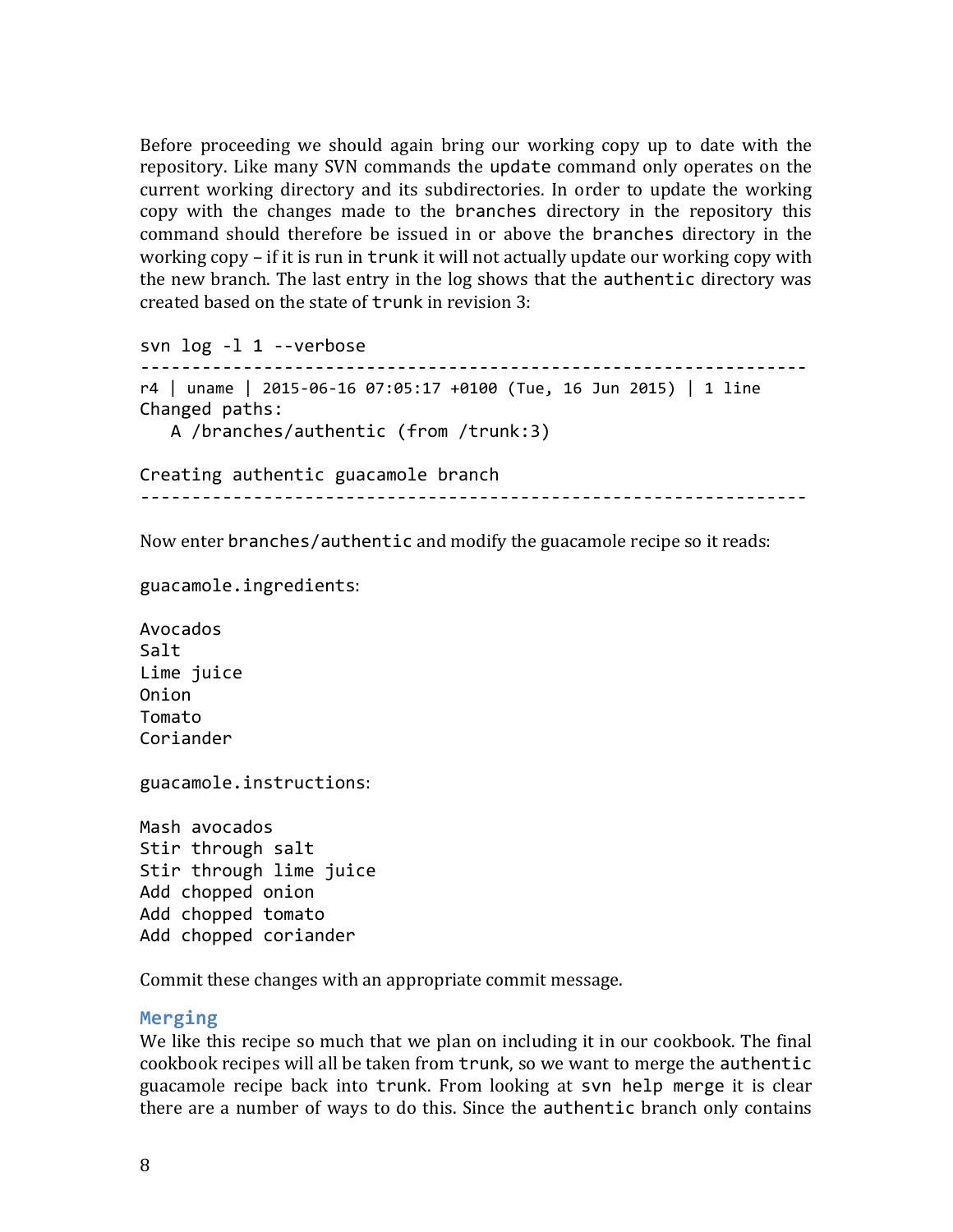changes to the guacamole recipe, the easiest way is simply to merge the entire branch into trunk:

svn merge  $\land$ /branches/authentic trunk

Although the source is the URL of the checked in version of authentic in the repository, unlike for branching the destination is trunk in our working copy. The reason for this is that merging can lead to conflicts, which need to be resolved. This is tackled within our working copy, and once done the resolved version can be committed to the repository.

The result of the above merge command is

```
--- Merging r4 through r5 into 'trunk':
U trunk/guacamole.instructions
U trunk/guacamole.ingredients
--- Recording mergeinfo for merge of r4 through r6 into 'trunk':
U trunk
```
This tells us that the two files in trunk as well as some metadata about how the repository has changed (mergeinfo) have been updated (U). If we examine the status of  $trunk$ :

svn status trunk M trunk M trunk/guacamole.ingredients M trunk/guacamole.instructions

we see that the two files as well as the trunk directory itself are marked as modified (M). To record the result of our merge operation in the repository you should now commit these changes.

#### **Resolving conflicts**

Finally we are going to examine how to resolve a conflict. This can happen if two different authors edit the same file, or if you yourself have made modifications to the same file in two different locations.

To explore the latter situation, open a second terminal window on your machine and navigate to a different directory than the one where you originally checked out a working copy of the repository. Now check out the same repository again. Go to trunk and modify the first line of guacamole. instructions to read:

Mash avocados roughly  $-$  leave chunks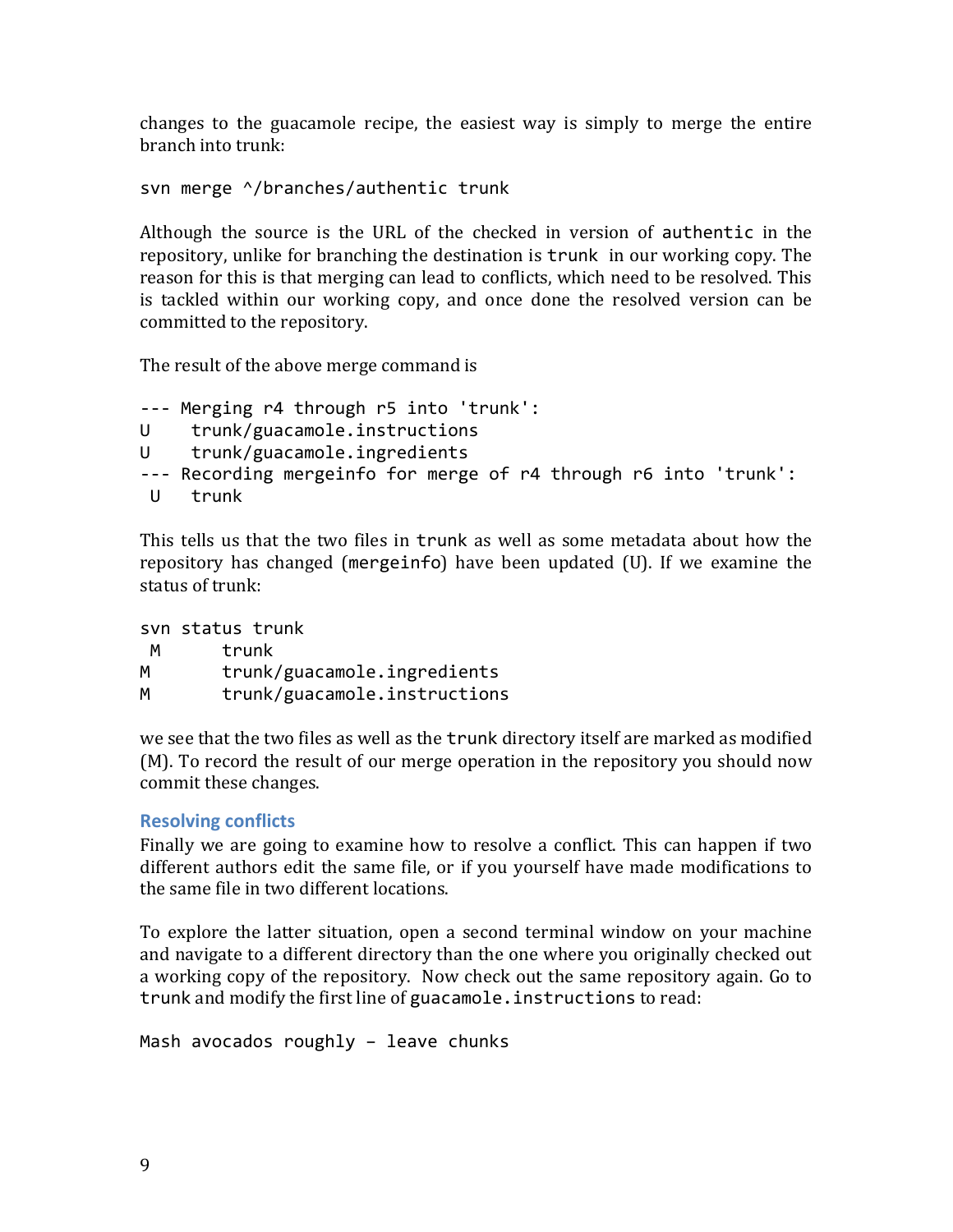Commit this change. Now go back to your original terminal window and the location of the first working copy you checked out, and change the same first line in guacamole.instructions in trunk to read:

Mash avocados finely to a smooth paste

Now attempt to commit this. You will be told:

```
Transmitting file data .svn: E155011: Commit failed (details follow):
svn: E155011: File '~/uname-recipes/trunk/guacamole.instructions' is
out	of	date
svn: E170004: File '/trunk/guacamole.instructions' is out of date
```
This is because you committed changes to the same file, hence your working copy is out of date with respect to the repository. You will have to update your working copy before you can commit anything. When you update SVN attempts to merge the latest version of guacamole.instructions in the repository with the version in your working copy, leading to a conflict (marked with file status C) because the first line differs in the two versions:

```
svn update
Updating '.':
C guacamole.instructions
Updated to revision 8.
Conflict discovered in file 'guacamole.instructions'.
Select: (p) postpone, (df) show diff, (e) edit file, (m) merge,
        (mc) my side of conflict, (tc) their side of conflict,
        (s) show all options:
```
SVN is asking you how to resolve this conflict. You could start by responding with s to show more information about the options. You can show what the difference is between your working copy of the file and the most recent version being fetched from the repository in the update by responding with df.

You may like to explore what happens for different options. If you like the version of the file you checked into the repository first (rough chunky avocados) you may want to simply accept it by responding with  $tc$ , this overwrites your working copy of the file with the checked-in version. Alternatively if you insist your working copy version (smooth avocados) is better you can choose to keep it by responding with mc, optionally followed by a commit that records your version in the repository. You may choose to edit the file  $(e)$  to put in some kind of compromise choice on how to mash the avocado, followed by a commit of that version. You can also postpone the decision and come back to it later.

As you can see the SVN terminology ("my", "their") reflects the situation of multiple authors editing the same file. In this case you should probably communicate with